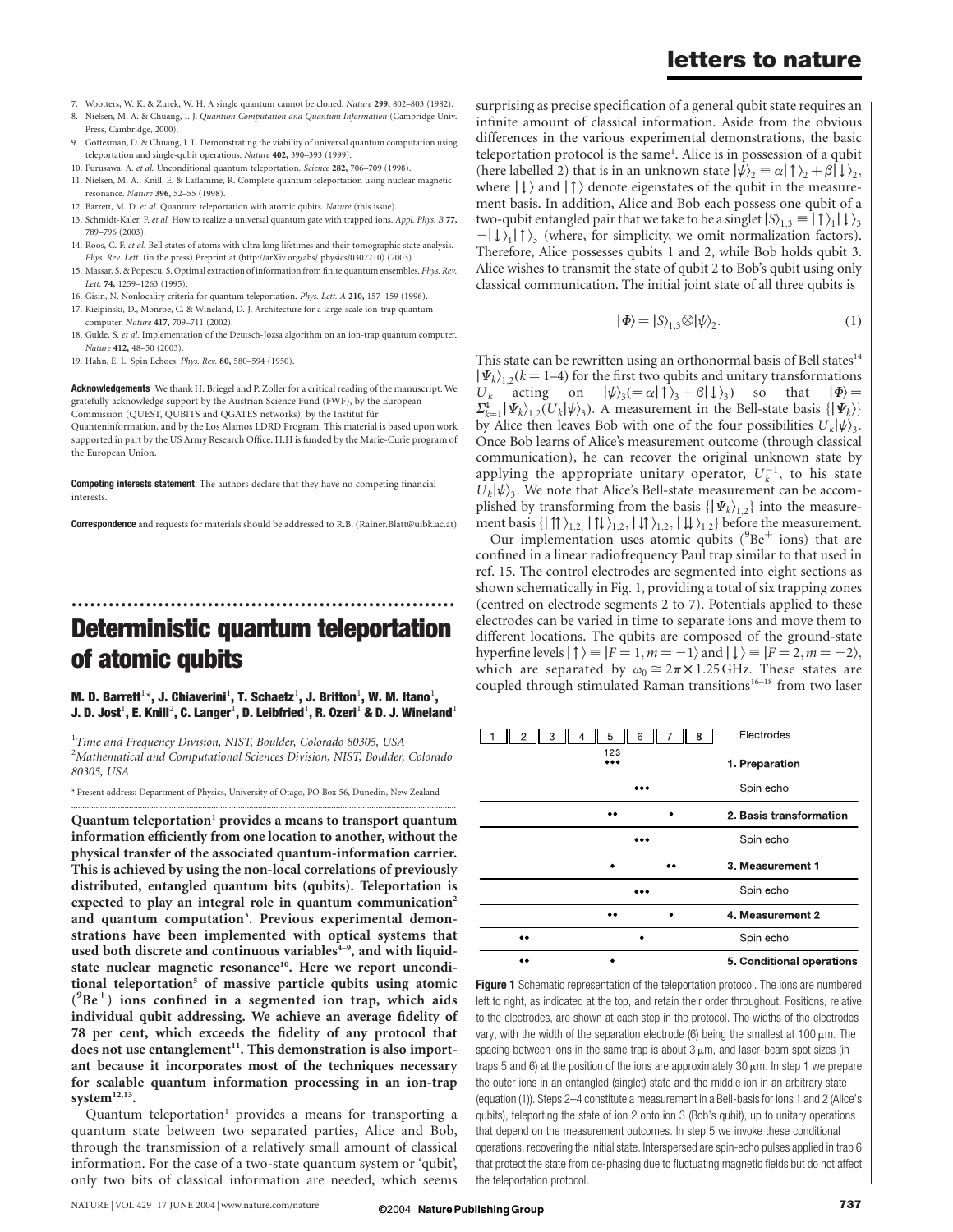### letters to nature

beams, which are used to implement the single-qubit rotations

$$
R(\theta, \phi) = \cos(\theta/2)I + i\sin(\theta/2)\cos(\phi)\sigma_x + i\sin(\theta/2)\sin(\phi)\sigma_y, (2)
$$

where I is the identity operator,  $\sigma_x$ ,  $\sigma_y$  and  $\sigma_z$  denote the Pauli spin matrices in the  $\{|\uparrow\rangle, |\downarrow\rangle\}$  basis  $(\langle \uparrow | \equiv (1,0), \langle \downarrow | \equiv (0,1)), \theta$  is proportional to the duration of the Raman pulse, and  $\phi$  is the relative phase between the Raman beams at the position of the ion. The Raman beams are also used to generate entanglement between two qubits by implementing the phase gate $18$ 

$$
a|\uparrow\rangle + b|\uparrow\rangle + c|\downarrow\rangle + d|\downarrow\rangle \rightarrow a|\uparrow\rangle
$$
  
- 
$$
-ib|\uparrow\rangle - ic|\downarrow\rangle + d|\downarrow\rangle.
$$
 (3)

Our teleportation scheme is shown schematically in Fig. 1. We highlight the key elements of the protocol in bold lettering and also include the auxiliary 'spin-echo' pulses<sup>15,18</sup> ( $R(\pi,\phi_{SE})$ ) applied to ions in trap 6. These pulses are required in the experiment to prevent dephasing caused by variations in the ambient magnetic field on a timescale longer than the duration between the spin-echo pulses and, with an appropriate choice of  $\phi_{SE}$ , can compensate phase accumulation due to the presence of a static magnetic-field gradient. As they do not fundamentally affect the teleportation, we omit their effects in the following discussion.

We first prepare the state  $|S\rangle_{1,3}\otimes|\downarrow\rangle_2$  in two steps: starting from the state  $\left| \downarrow \downarrow \right\rangle_{1,2,3}$  we combine the gate in equation (3) applied to ions 1 and 3 with rotations to generate<sup>18</sup> the state  $\langle \langle \downarrow \downarrow \rangle_{1,3} - i | \uparrow \uparrow \rangle_{1,3} \otimes \langle \downarrow \rangle_{2}$ , followed by implementing individual ion rotations as discussed in ref. 19 to produce  $|S\rangle_{1,3}$  from  $|\downarrow \downarrow \rangle_{1,3}$  $-i$ |  $\uparrow \uparrow$ )<sub>1,3</sub> (see methods section). For state  $|S\rangle$ <sub>1,3</sub> $\otimes$ |  $\downarrow$ )<sub>2</sub>, ions 1 and 3 are in the singlet, which is invariant under a global rotation. Therefore, a global rotation  $R(\theta,\phi)_{1,2,3}$  to all three ions rotates the middle ion without affecting the singlet state of ions 1 and 3, and allows us to produce the state of equation (1) for any  $\alpha$  and  $\beta$  with appropriate choices of  $\theta$  and  $\phi$ .

To teleport the state of ion 2 to ion 3, we start by implementing a Bell-state measurement on Alice's qubits, ions 1 and 2. All three ions are transferred to trap 6 and then separated, with ions 1 and 2 going to trap 5 and ion 3 to trap 7. A phase gate (equation (3)) followed by a  $\pi/2$ -pulse,  $R(\pi/2,0)$ , is then applied to ions 1 and 2 in trap 5.

Our previous experiments<sup>15</sup> showed a significant amount of motional-mode heating during the separation process, and the separation was achieved with only a 95% success rate. Aided by a smaller separation electrode in the current trap, we can separate the ions in the desired manner with no detectable failure rate. More importantly, the heating has been significantly reduced and we find that after the separation, the stretch mode of the two ions in trap 5 is in the ground state and the centre-of-mass mode has a mean quantum number of about 1. This enables us to implement the phase gate (equation (3)) between ions 1 and 2 with fidelity greater than 90% and without the need for sympathetic recooling<sup>12,13,17</sup>. Ideally (and in the absence of the spin-echo pulses) this leaves the ions in the state

$$
|\uparrow\uparrow\rangle_{1,2} \otimes R(\pi/2, -\pi/2)\sigma_x|\psi\rangle_3 + |\uparrow\downarrow\rangle_{1,2} \otimes R(\pi/2, -\pi/2)\sigma_y|\psi\rangle_3
$$
  
+*i*|  $\downarrow\uparrow\rangle_{1,2} \otimes R(\pi/2, -\pi/2)I|\psi\rangle_3 - |\downarrow\downarrow\rangle_{1,2} \otimes R(\pi/2, -\pi/2)\sigma_z|\psi\rangle_3,$   
(4)

where  $|\psi\rangle_3 = \alpha |\uparrow\rangle_3 + \beta |\downarrow\rangle_3$ .

To complete the Bell-state measurement, we need to detect the states of ions 1 and 2 individually. We recombine all three ions in trap 6 and separate them, with ion 1 being transferred to trap 5 and ions 2 and 3 transferred to trap 7. Detection on ion 1 is then achieved through state-dependent resonance fluorescence measurements<sup>19</sup> ( $\downarrow$ ) strongly fluoresces whereas  $\uparrow$ ) does not), after which we optically pump the ion back to the state  $|\downarrow\rangle$ . All three ions are then recombined in trap 6 and separated again. For this separation, ions 1 and 2 are transferred to trap 5 and ion 3 is returned to trap 7. As the most recent spin-echo pulse applied in trap 6 transferred the state of ion 1 to  $|\uparrow\rangle_1$ , a subsequent simultaneous detection of ions 1 and 2 effectively measures the state of ion 2 with error less than 1% due to the presence of ion 1.

To complete the teleportation, we apply unitary operations to ion 3 that depend on the measurement outcomes for ions 1 and 2. We first move ions 1 and 2 to trap 2 and ion 3 to trap 5, where unitary operations consisting of a  $\pi/2$ -pulse,  $R(\pi/2,\pi/2)$ , followed by the operators  $\sigma_x$ ,  $\sigma_y$ , I,  $\sigma_z$  for the measurement outcomes  $\left| \uparrow \right\rangle_{1,2}$ ;  $\left| \uparrow \downarrow \right\rangle_{1,2}, \left| \downarrow \right\rangle_{1,2}$  respectively, are applied. As noted above, the inclusion of the spin-echo pulses does not fundamentally change the teleportation protocol; however for  $\phi_{SE} = \pi/2$ , we must reorder the operations following the  $\pi/2$ -pulse,  $R(\pi/2,\pi/2)$ , to I,  $\sigma_z$ ,  $\sigma_x$ ,  $\sigma_y$ respectively. A complete experiment is about 4 ms in duration, predominantly due to three elements: the cooling of all three axial modes to the ground state (1 ms), implementing the ion separations and movements (2 ms), and the three detection durations (0.6 ms). In the future, use of smaller trap electrodes to speed up ionseparation and gate operations, coupled with better detection, should considerably increase the speed of the teleportation process.

To demonstrate the full protocol we first teleport the basis states  $| \uparrow \rangle$ <sub>2</sub> and  $| \downarrow \rangle$ <sub>2</sub>, and achieve a fidelity of about 80% (78  $\pm$  3% for  $| \uparrow \rangle$  and 84  $\pm$  2% for  $| \downarrow \rangle$  for the data taken in the same run as that shown in Fig. 2). We also perform Ramsey experiments where the first  $\pi/2$  pulse (having a variable phase  $\phi$ ) is applied to ion 2 (starting in the  $\vert \downarrow \rangle$  state) and the second pulse (with a fixed phase) is applied to ion 3 after the teleportation is implemented. That is,  $R(\pi/2,\phi)$  is applied to ion 2 and  $R(\pi/2,\phi_{\text{fixed}})$  is applied to ion 3 after teleportation is completed. Ramsey fringes obtained in this way are shown in Fig. 2. We perform these experiments for  $\phi_{\text{fixed}} = 0$ and  $\pi/2$ . From this data, we can extract the teleportation fidelities of the states  $|\pm X\rangle$ ,  $|\pm Y\rangle$ , which are eigenstates of the operators  $\sigma_x$ and  $\sigma_{\nu}$  respectively. From these fidelities and those for the states  $| \uparrow \rangle$ and  $| \downarrow \rangle$ , we determine an average fidelity  $\langle F \rangle = 78 \pm 2\%$  for the teleportation process. Furthermore, if we perform the teleportation without the conditional operations, the Ramsey fringes disappear and the teleportation fidelity drops to 1/2, equivalent to Bob making a random guess for the teleported state. There are three dominant mechanisms limiting the final fidelity; imperfect preparation of the initial state  $|S\rangle_{1,3}\otimes|\downarrow\rangle_{2}$ , imperfections in the second phase gate due to heating accrued in the separation process, and dephasing of the teleported state due to fluctuating magnetic fields. We have investigated these issues in independent experiments and find that each results in a loss of  $8 \pm 2\%$  in the fidelity of the final state, consistent